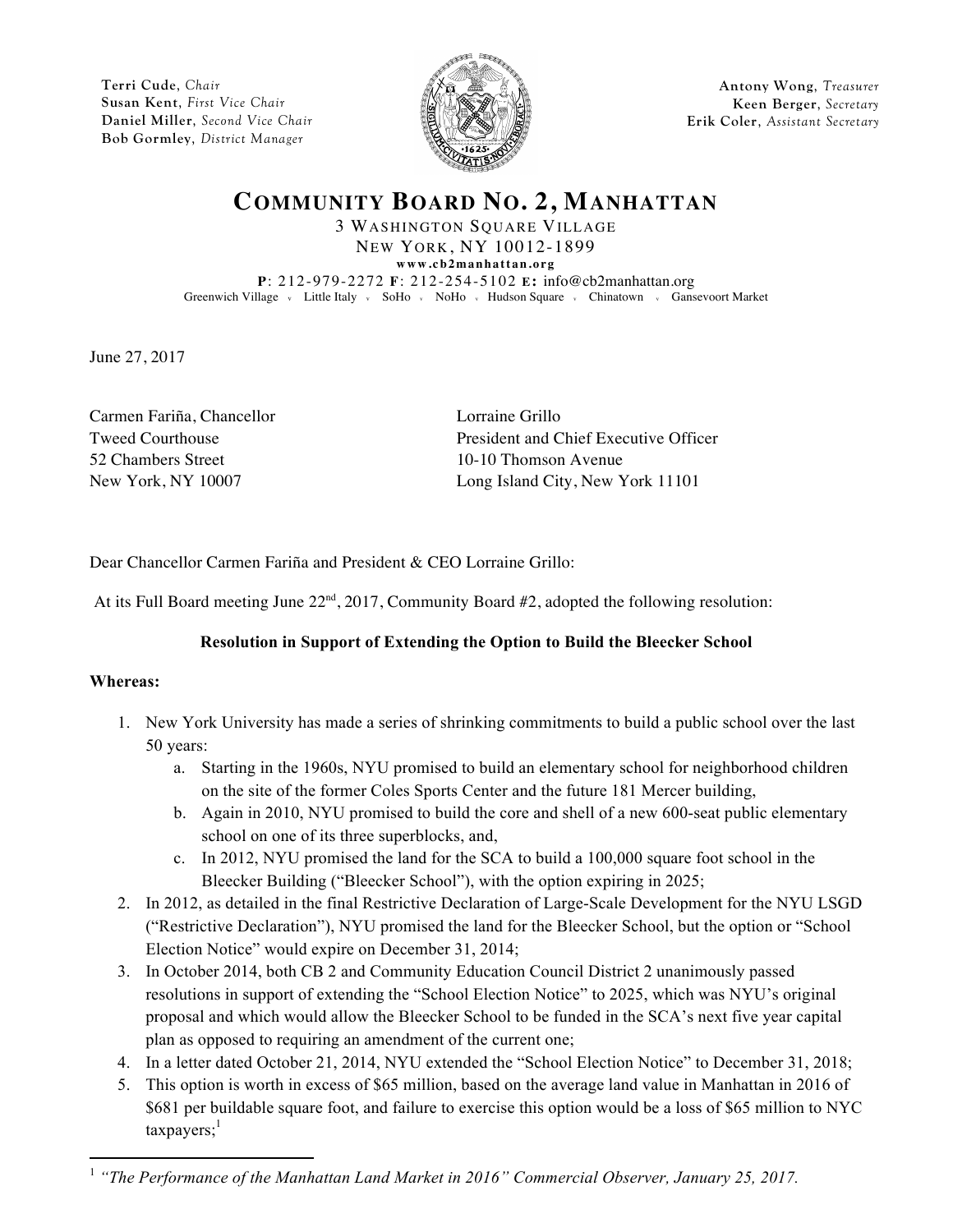- 6. The 2025 date is fair, just and needed because:
	- a. 181 Mercer construction may impact the phasing of construction for the Bleecker School,
	- b. The Trinity Place and Duarte Square Schools are delayed, and
	- c. There is no funding for the Bleecker School in the School Construction Authority's Capital Plan for FY 2015-2019, updated February 2017;
- 7. The Bleecker School would benefit NYU as well as our children because:
	- a. A public school on NYU's core campus would be attractive to its faculty, staff and their families and,
	- b. NYU Steinhardt School of Culture, Education and Human Development and its student teachers could benefit from a public school on the NYU campus;
- 8. In June 2016, CB 2 updated its 2014 analysis of the current and projected need for the Bleecker School, based on the following assumptions:
	- a. The 100,000 square foot Bleecker School would provide 600 school seats,
	- b. The Study Area consists of the current elementary school zones for PS 3, PS 11, PS 41, PS 130 and PS 340 based on the assumption that new construction and population growth in Chelsea will reduce capacity for Greenwich Village families currently zoned for PS 340, and,
	- c. Flaws in the City Environmental Quality Review Process (CEQR) as detailed in a CB 2's resolution passed unanimously in February 2017, whereby:
		- i. Most new construction falls well below the 310 units required to trigger an analysis,
		- ii. CEQR does not take into account the significant increase in family-sized apartments increasing from 7% to 27% of the downtown condo market from 2007 to 2016, and,
		- iii. Use of a CEQR multiplier of only 0.12 even though actual data from 2002 to 2016 show a multiplier of 0.16 for the Study Area; and;
- 9. The updated demographic analysis continues to demonstrate the need for the Bleecker School based upon:
	- a. The need for more than 600 public elementary school seats today, due to:
		- i. 148 to 337 seat shortfall from overcrowding at all three CB 2 elementary schools for 2015-2016, based on outdated Blue Book figures that underestimate overcrowding, at 112% at PS 3, 109% at PS 41 and 109% at PS 130 as well as 114% at PS 11,
		- ii. 88 seat shortfall at the Duarte Square School, based on a CEQR multiplier of 0.16,
		- iii. 169 to 225 seat shortfall resulting from the 550 Washington rezoning, based on a CEQR multipliers of 0.12 and 0.16 respectively,
		- iv. 100+ seats to reduce kindergarten class size to comply with Contract for Excellence class size reductions (and 650+ seats for grades K-5),
		- v. 69 seats to expand pre-kindergarten seats to 50% of the kindergarten cohort,
		- vi. 131 seats to expand 3K programs to 25% of the kindergarten cohort,
		- vii. 44 seats for District 75 students at Duarte Square,
		- viii. 60 seats for District 75 students at Bleecker, and,
		- ix. Additional square footage and seats to comply with physical education requirements,
	- b. The need for additional public elementary school seats based on projected population growth, due to:
		- i. 31% growth in the under-five population from 2000 to 2010 vs. less than 1% in Manhattan,
		- ii. 26% growth in births from 2000 to 2010, a stark contrast to a drop of nearly 2% in Manhattan, which the DOE mistakenly has used to predict the continued growth in our under-five population,
		- iii. Mid-range population projections for 2022 showing a need for a 600+ seat school,

**.**